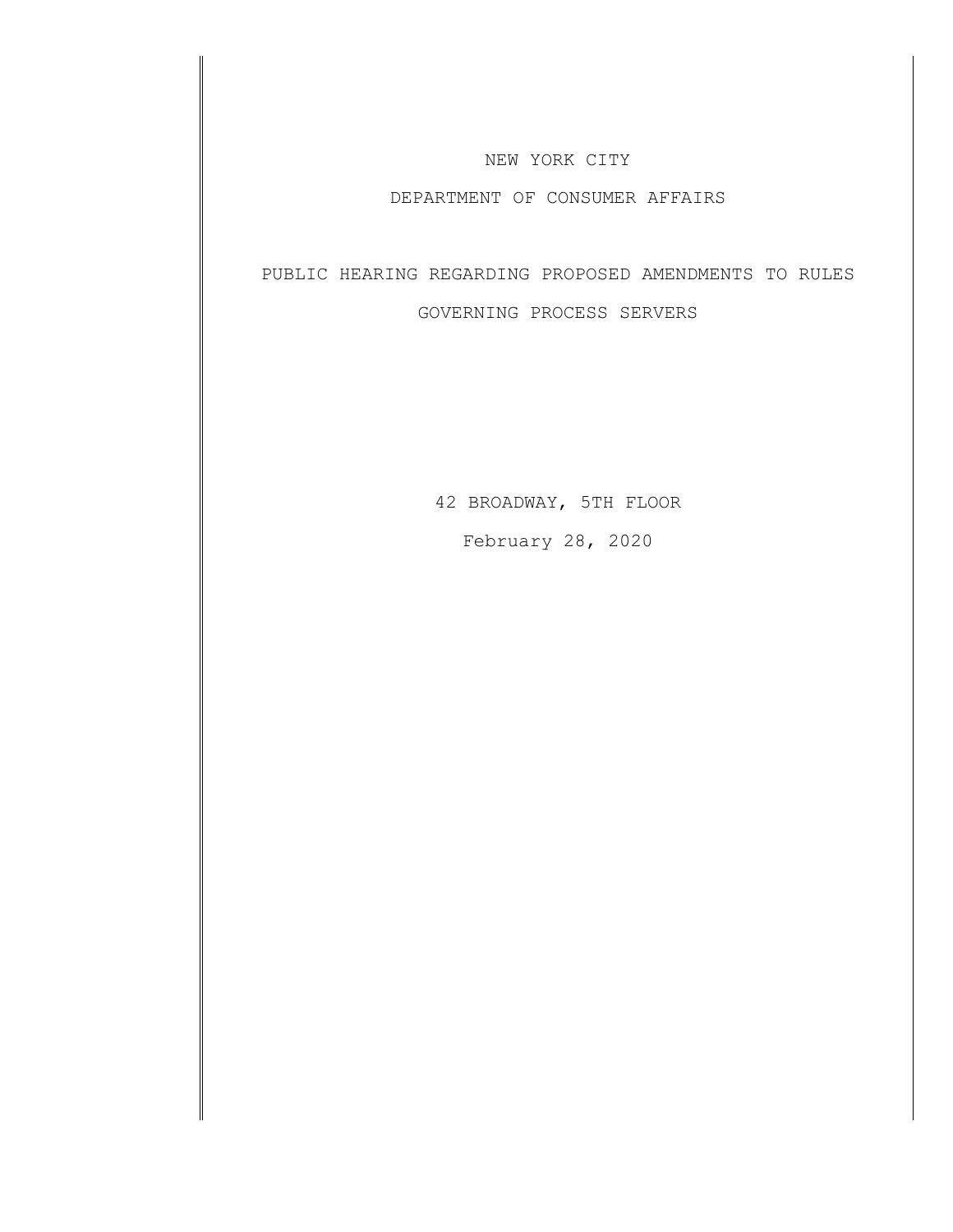### INDEX

|  |                     | Gail Kagan, NYSPPSA Legislative Chair |    |
|--|---------------------|---------------------------------------|----|
|  | Paula Parrino, Esq. |                                       | 10 |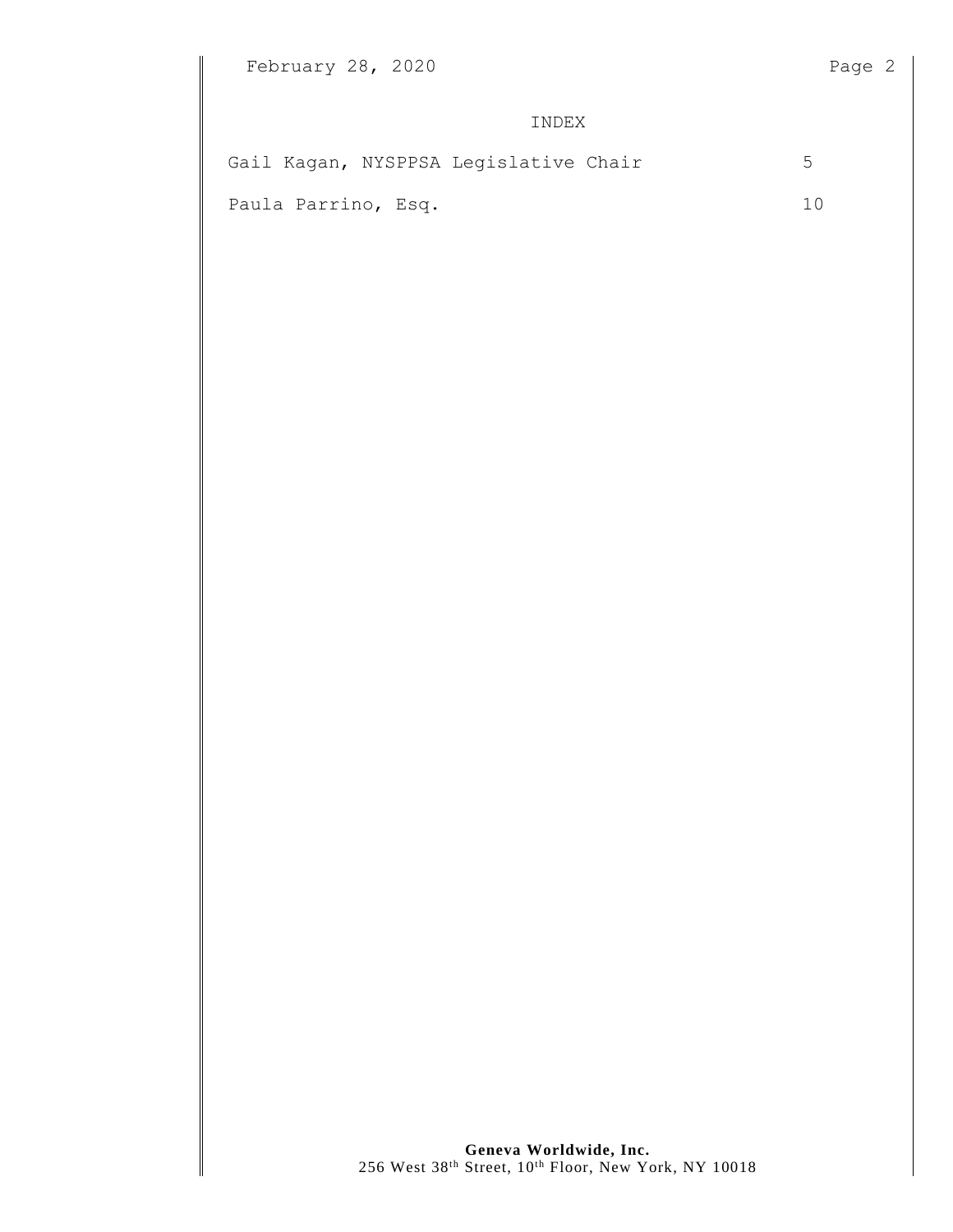| $\mathbf{1}$    | MR. ORTIZ: Good morning. My name is Carlos             |
|-----------------|--------------------------------------------------------|
| $\mathbf{2}$    | Ortiz, and I've been designated as the hearing officer |
| 3               | for the public hearing of Department of Consumer       |
| $\overline{4}$  | Affairs on the proposed amendments to rules governing  |
| 5               | process severs. This hearing is being held in the      |
| $6\,$           | fifth floor conference room of the Department's        |
| $7\phantom{.0}$ | offices at 42 Broadway in Lower Manhattan. It is now   |
| $8\,$           | 10:33 on Friday, February 28, 2020, and I'm hereby     |
| $\mathsf 9$     | convening the public hearing on this proposed rule.    |
| 10              | The proposed rule was published in city record on      |
| 11              | January 29, 2020. Copies of the published notice and   |
| 12              | rules are available at the table by the door as well   |
| 13              | as online. The Department has proposed these rules     |
| 14              | pursuant to the authority vested in the Commission of  |
| 15              | Department of Consumer Affairs by sections 1043 and    |
| 16              | 2203(f) of the New York City Charter and Section 20-   |
| 17              | 104B, 20-406.3 and 20-408 of the New York City         |
| 18              | Administrative Code. This hearing affords the public   |
| 19              | the opportunity to comment on all aspects of the rules |
| 20              | the Department has proposed. The Department will       |
| 21              | carefully review all testimony and written comments    |
| 22              | received at this hearing and will give due weight and  |
| 23              | consideration to all adequately substantiated          |
| 24              | proposals and recommendations that are submitted for   |
| 25              | the record at this hearing. To ensure that everyone    |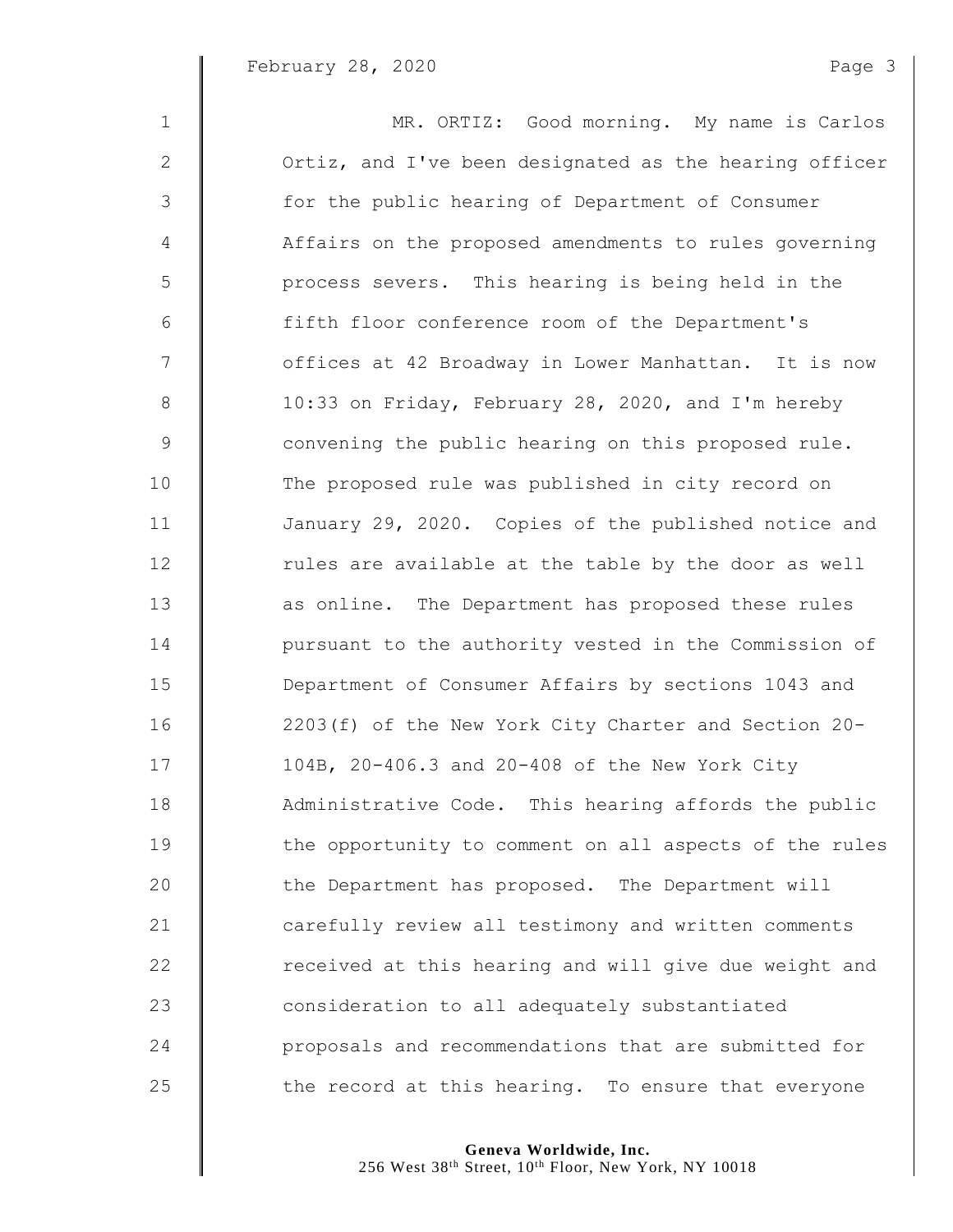| $\mathbf{1}$    | seeking to testify will have the opportunity to do so  |
|-----------------|--------------------------------------------------------|
| $\mathbf{2}$    | I will strictly follow this simple ground rules.       |
| 3               | Anyone seeking to testify must complete a registration |
| 4               | card so you can be correctly identified in the         |
| 5               | hearing. Witnesses will be called to testify in the    |
| $6\,$           | order they have signed in. Anyone who does not appear  |
| $7\phantom{.0}$ | when his or her name is called will be deemed to have  |
| $8\,$           | passed over the opportunity to testify. Persons who    |
| $\overline{9}$  | have passed over will be called at the end of the      |
| 10              | hour. Persons who still do not appear must then sign   |
| 11              | in again if they wish to testify. Each witness will    |
| 12              | have a maximum of three minutes to testify. Well, we   |
| 13              | can be flexible given the crowd. To be fair to         |
| 14              | everybody -- oh, no, sorry. If your comments take      |
| 15              | longer than three minutes, synthesize your oral        |
| 16              | testimony and leave a written copy for the record,     |
| 17              | written testimony. Unlike the limit on the time for    |
| 18              | testimony, there is no limit on the number of pages    |
| 19              | you can submit as written comments or as documents for |
| 20              | the record. The written summation will be made part    |
| 21              | of the record as exhibits presented with your          |
| 22              | testimony. Emergency exits to this room are out the    |
| 23              | door and to the right. Restroom facilities are out     |
| 24              | the door and to the left. Please turn off your cell    |
| 25              | phones or put them to vibrate. To capture your         |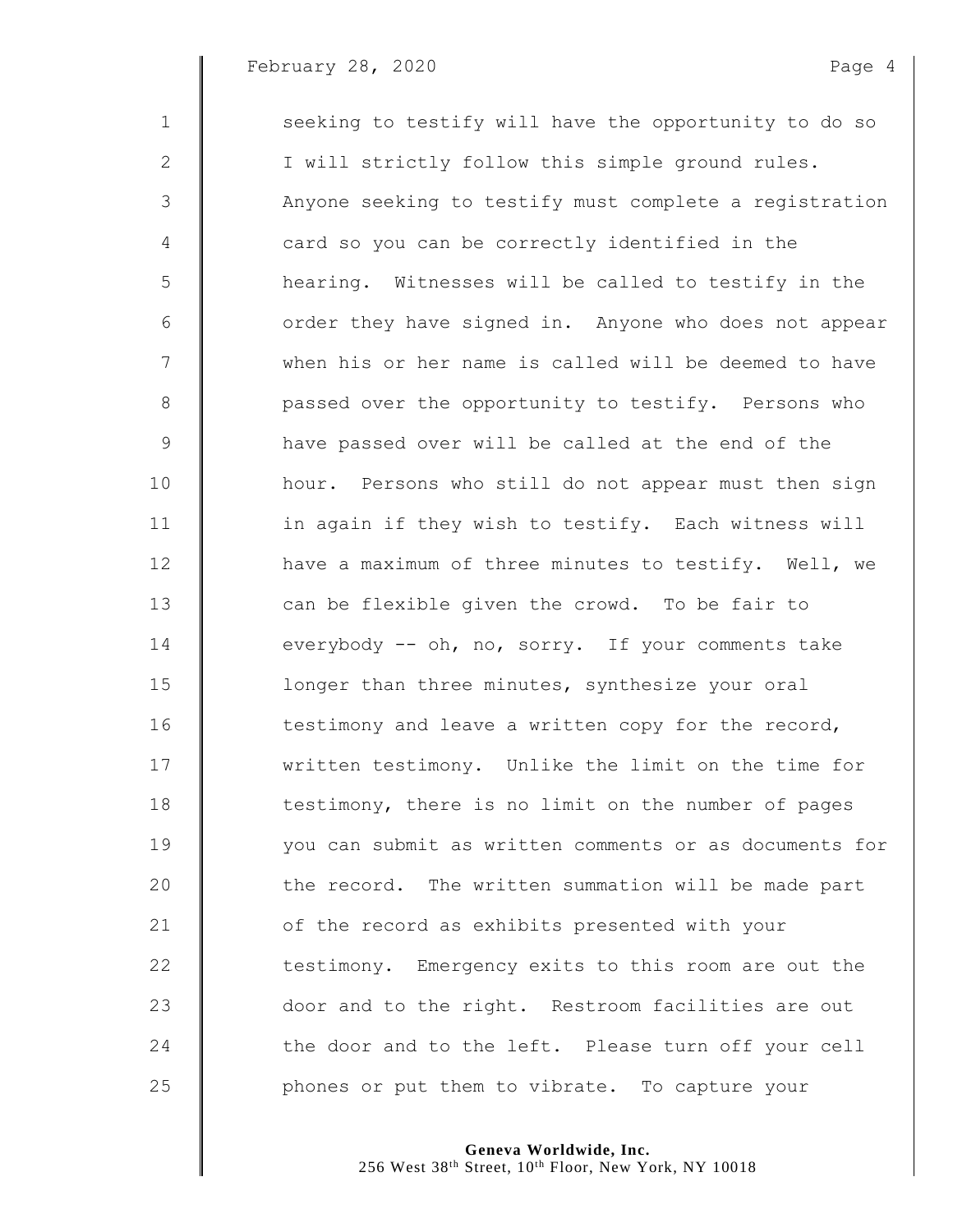| $\mathbf 1$    | testimony, for the record, please to be sure to        |
|----------------|--------------------------------------------------------|
| $\mathbf{2}$   | deliver the testimony from the front, at the desk to   |
| 3              | my right. Thank you. I will now call the first         |
| $\overline{4}$ | witness, Gail Kagan.                                   |
| 5              | MS. GAIL KAGAN: Hi. Nice to meet you                   |
| 6              | Carlos. My name is Gail Kagan, and I am the            |
| $\overline{7}$ | Legislative Chair and the past president of the New    |
| $8\,$          | York State Association of Professional Process         |
| $\mathsf 9$    | Service. NYSPPSA goal is to assure that assit-, a      |
| 10             | citizen's right to due process and to act and access   |
| 11             | to the legal system. We are committed to service with  |
| 12             | integrity, compliance, transparency, accountability,   |
| 13             | and to take seriously the auditing and implementation  |
| 14             | of GPS technologies and the rules established to       |
| 15             | enforce this. Our industry, the process serving        |
| 16             | industry, still suffers from the stigma created by the |
| 17             | dishonest process servers in the early 2000s; however, |
| 18             | with regulation changes, more education available,     |
| 19             | associations and agencies offering support, server     |
| 20             | fraudulent is no longer running rampant as it was when |
| 21             | [unintelligible] [00:02:59] was widespread. I believe  |
| 22             | and NYSPPSA believes that we must go forward with the  |
| 23             | City and the DCA in partnership and not as             |
| 24             | adversaries. We ask that the DCA in implementing       |
| 25             | rules and proposing regulations not continue the harsh |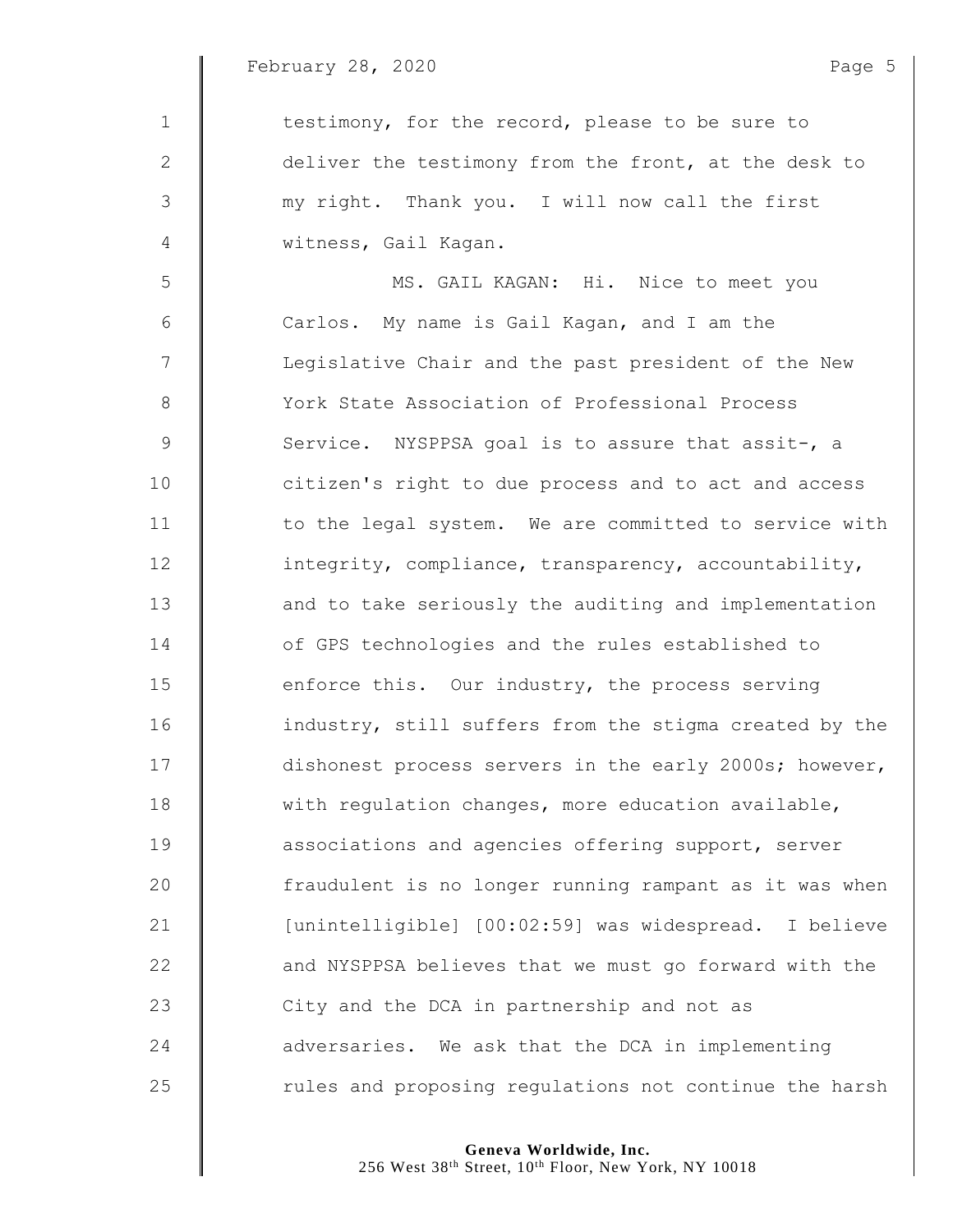# February 28, 2020 and the contract of the Page 6

| $\mathbf{1}$ | punishment attitude that went on before. It's          |
|--------------|--------------------------------------------------------|
| 2            | imperative that we make it possible for service to     |
| 3            | comply with rules and thrive in this industry. The     |
| 4            | public and the press have blamed the process server    |
| 5            | for the unfair displacements of tenants in this        |
| 6            | housing crisis. Despite, the evidence given by the     |
| 7            | process serving industry, and the DCA during the       |
| 8            | hearings, the City Council re- responded to public     |
| $\mathsf 9$  | pressure, and decide to add more rules on an already   |
| 10           | overburdened industry. It is clear that these          |
| 11           | additional audits are now mandated, and the DCA will   |
| 12           | need to execute these new rules. It will be up to the  |
| 13           | DCA; however, to make sure that a balance is upheld so |
| 14           | that due process survives. As the agency tasked with   |
| 15           | protecting the consumer, the DCA should take into      |
| 16           | consideration that due process is a consumer's right.  |
| 17           | There are hundreds of papers coming into the City from |
| 18           | New York State Courts in all fields of law. If one     |
| 19           | just reviews the housing courts, you will see hundreds |
| 20           | of thousands of notices served each month, which       |
| 21           | according to the RPAPL needs to be completed within    |
| 22           | seven days. It's clear and in-, with the increase of   |
| 23           | papers coming in to the City, and the reduction of     |
| 24           | license service since 2012, where there were over      |
| 25           | 2,000 servers compared to the now 800 servers, the     |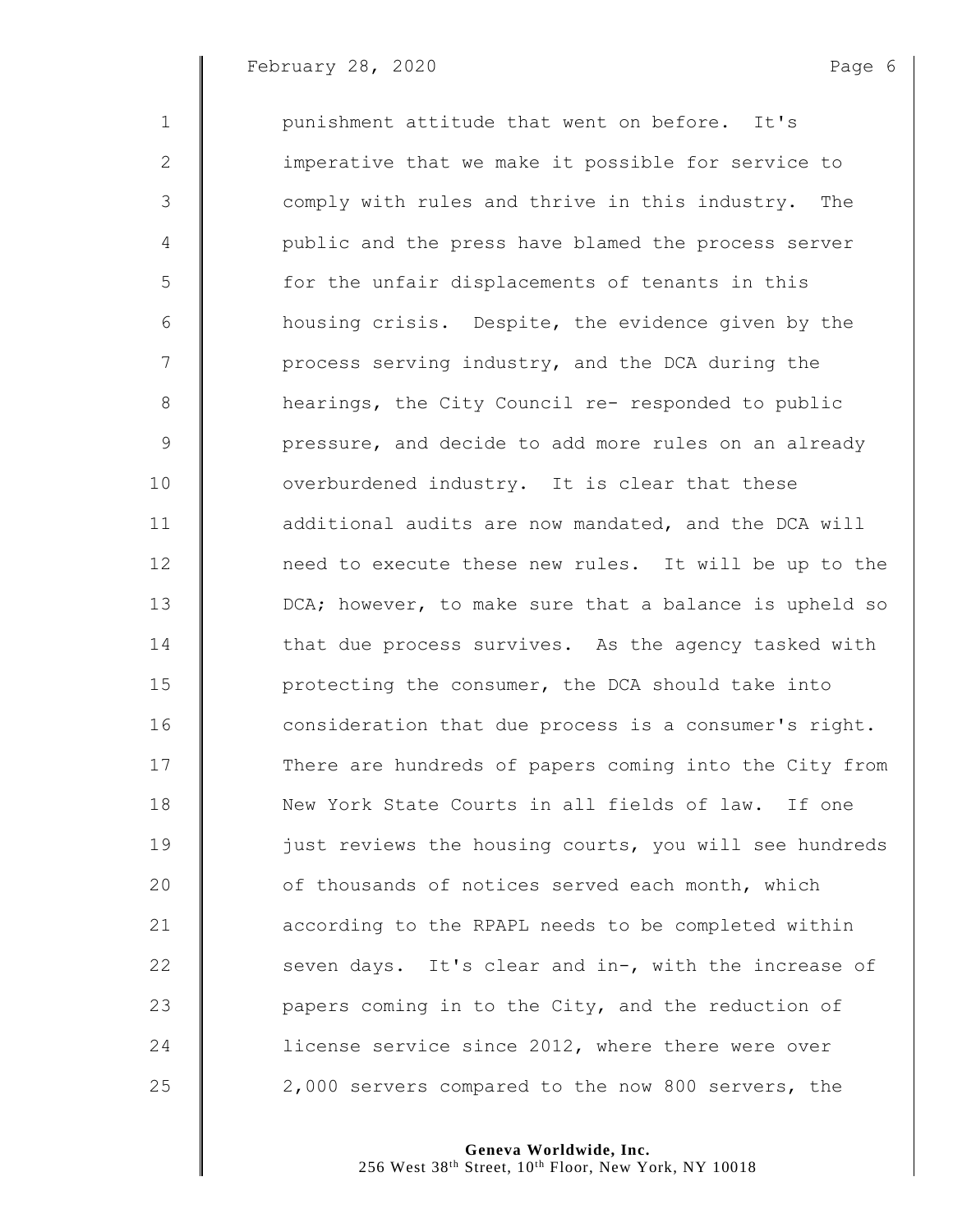February 28, 2020 **Page 7** Page 7

1 current pool of licensed service cannot be possibly be 2 | handling this amount of service. If you look into 3 Those numbers, they're not -- they don't really 4 The register as real because a number of those servers 5 don't actually service process. Some are agency 6 | Owners. Some are people who work for specific 7  $\parallel$  attorneys or work for specific agencies. So the pool 8 || is much smaller than it actually looks. If you look 9  $\parallel$  at these numbers and compare the service, it's obvious 10 **that unregulated process is going on.** By propagating 11 Tules in the way that's more burdensome or impossible 12 | for a process server to comply with, due process 13 Suffers. Instead of getting better service of 14 **process, you -- we're going to cause more attrition of** 15 **Quare Exercise** overstretch those who remain, and 16 **increase service by unlicensed and illegal process** 17 | Servers. The New York State Professional Process 18 Servers Association as the sole voice of the process 19 Server proposes a partnership. Let's work together 20 **with the DCA and the advocates who protect the** 21 **consumers to find a solution that satisfies the new** 22 | laws and allows the servers to do their job. Let's 23 **e**ncourage servers to perform as they should and help 24 bring new educated and licensed servers into the 25 | industry. Let the process serving agencies focus on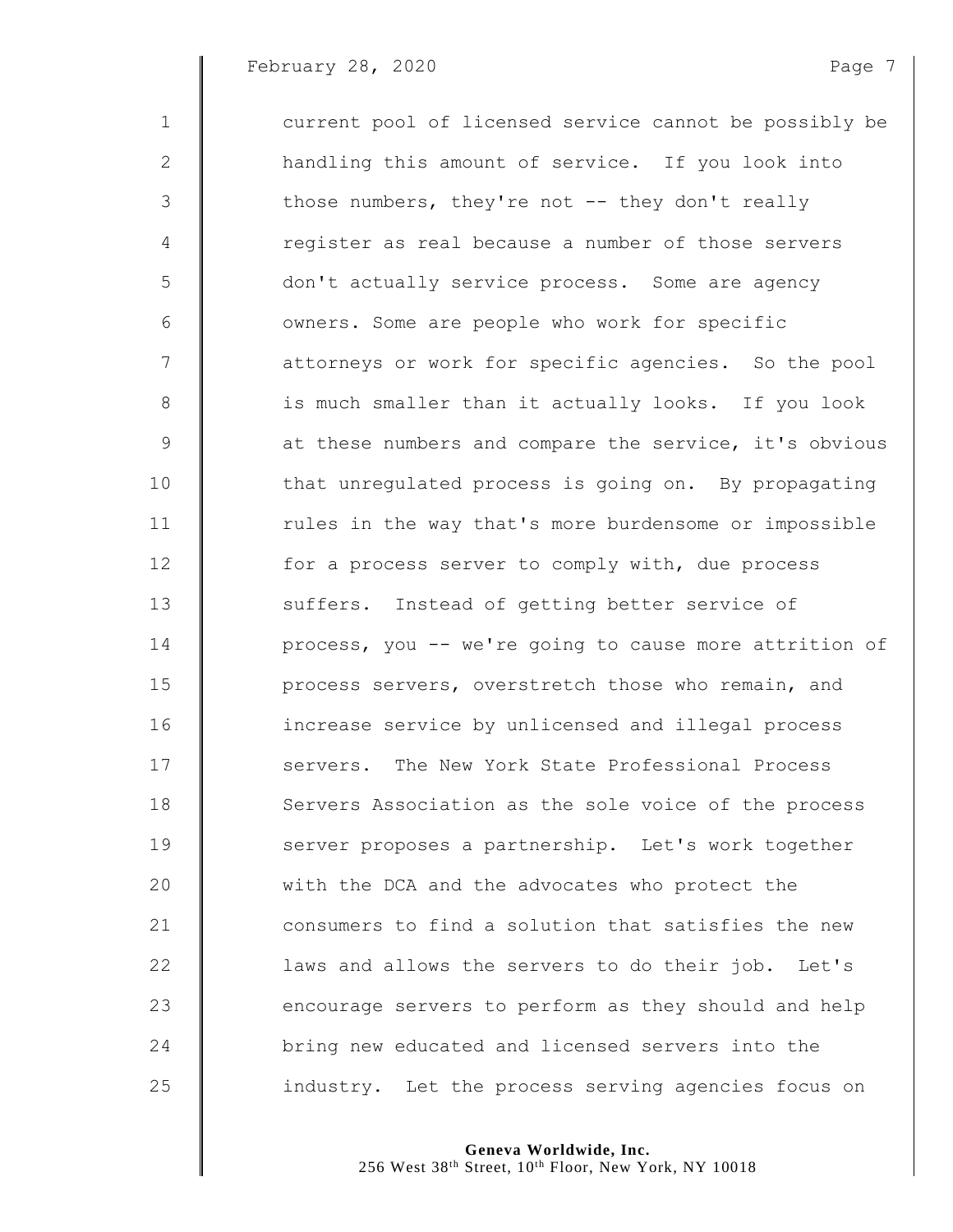February 28, 2020 **Page 8** 

1 **dec** auding the GPS records so that we can get bad servers 2 | out of the industry. And let's finally stop blaming 3 the civil process serving industry for the past 4 misdeeds of greedy attorneys and the process servers 5 | they hired back in the early 2000s. Let's stop  $6 \parallel$  encouraging bad [unintelligible]  $[00:06:27]$  in the 7 housing collection fields to continue to abuse the 8 **consumer** by putting unregulated process in the market. 9 | I believe, NYSPPSA believes that we can accomplish 10 this by acting in concert and finding solutions so 11 **that we can get the best results. We will make** 12 **| |** ourselves available at any hearing, at any meeting, 13 **a** any give time, any day, to discuss this with the DCA. 14 So with, with that in mind, we went over the rules as 15  $\parallel$  they, they, the things proposed, and we find a couple 16 **o**f things that we think are going to make it difficult 17 for process servers to comply with because they're, 18 **they're already burden with the log book, and, and** 19 With the GPS when it functions, when it doesn't 20 **function, the audits, you know, a subpoena, getting** 21 | Subpoenas. Process servers are already in a stressful 22 | situation just by the very nature of their job. So we 23 went through it -- the, the rules that were suggested 24  $\parallel$  and, and the way the DCA is suggesting impleting the 25  $\parallel$  new law, and, and it starts with 2-239, the use of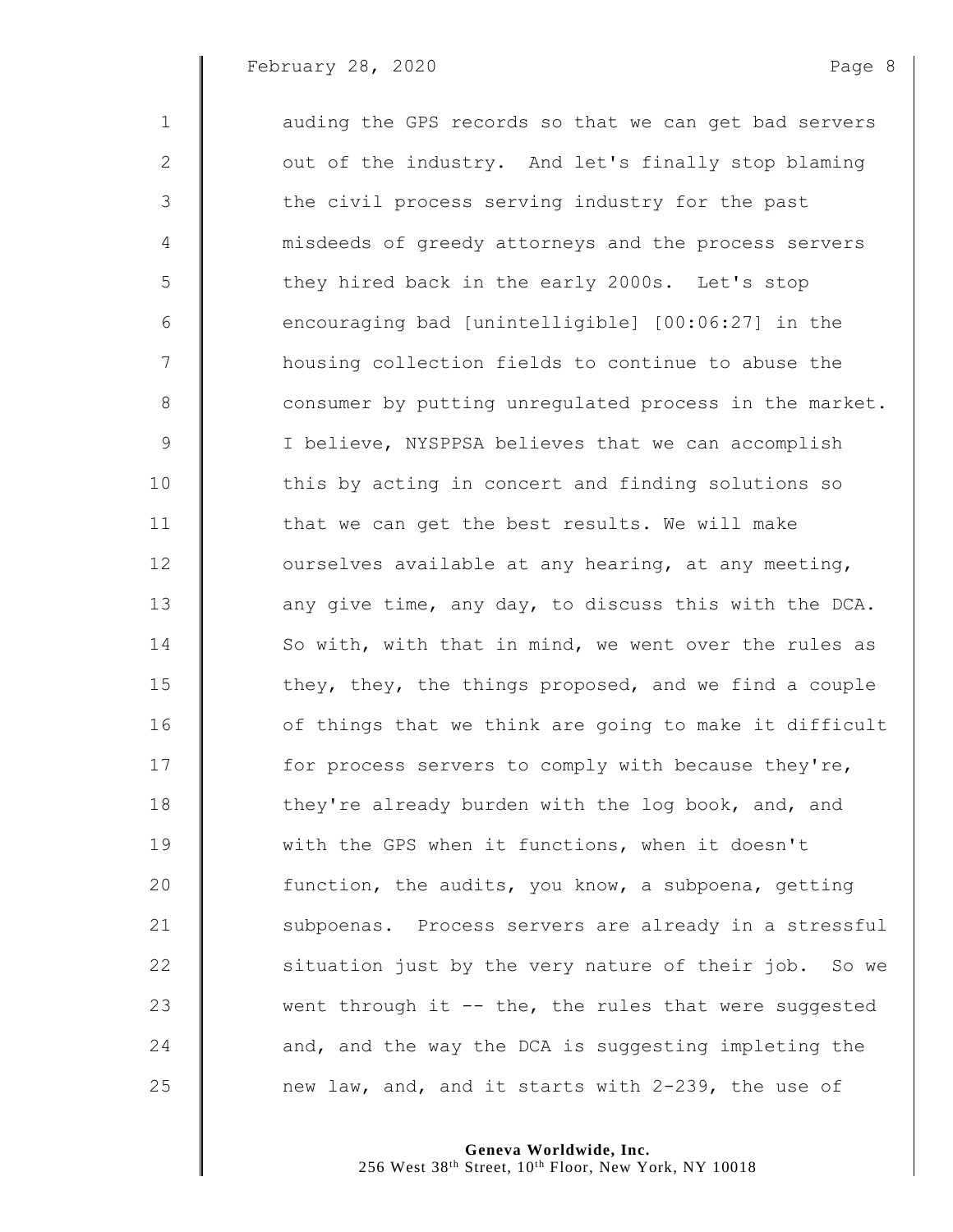| $\mathbf{1}$   | emails. The agency suggests that all process servers   |
|----------------|--------------------------------------------------------|
| $\mathbf{2}$   | and process serving agencies must provide the          |
| 3              | department with a, a regular used e-mail address,      |
| $\overline{4}$ | that's fine. That's great. The Department may send     |
| 5              | licensing documents, subpoenas and notices or requests |
| $6\,$          | and other communications to such address. Well, we     |
| 7              | have an issue with them sending subpoenas because e-   |
| $8\,$          | mail goes into spam and there's no regu-, no way to    |
| $\mathsf 9$    | regulate that. So we, we're making a suggestion. You   |
| 10             | know, there's no quarantee that somebody's anti-virus  |
| 11             | or spam software will not quarantine the e-mail so     |
| 12             | subpoenas should not be issued by e-mail only. We      |
| 13             | suggest that their -- since the City already created   |
| 14             | that portal system, we use the portal additionally to  |
| 15             | send, to make notice that there's a subpoena pending.  |
| 16             | And, and not only should the e-mail be used by a       |
| 17             | message to the ind- individual uploaded on that        |
| 18             | portal. We think that the proposed time to respond in  |
| 19             | not reasonable, and we suggest a response time of at   |
| 20             | least 30 days. Should the notice that, that we, that   |
| 21             | we get not be answered then a mailed notice should go  |
| 22             | out ge-, alerting the process server that they haven't |
| 23             | responded to the subpoena. In the event that there's   |
| 24             | no acknowledgement of the receipt within the 30 days,  |
| 25             | give them time, 10 days [unintelligible]               |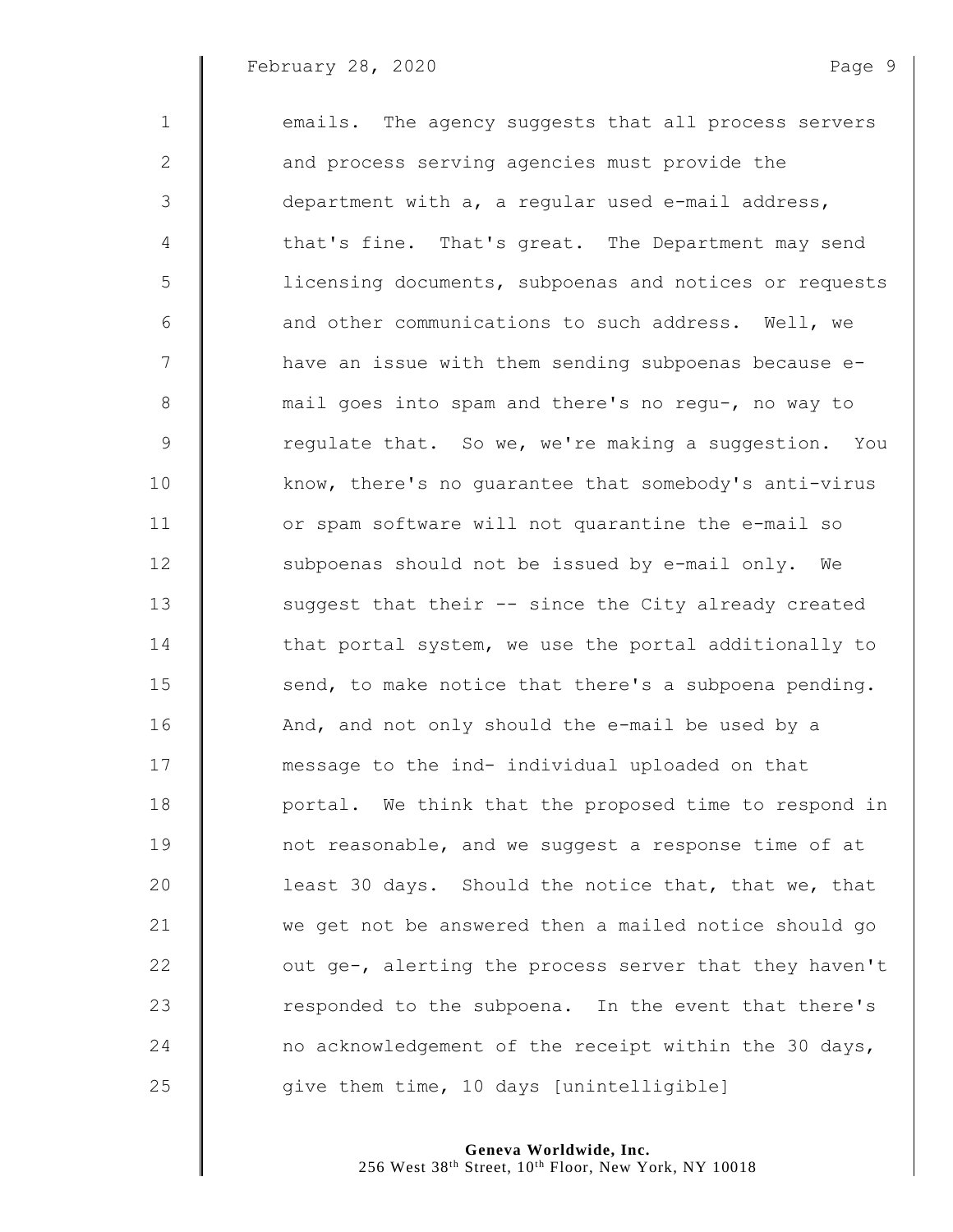February ,  $2020$ 

 $\parallel$ 

| $\epsilon$<br>٦.<br>~ |  |
|-----------------------|--|
|                       |  |

| $\mathbf 1$ | [00:09:02] and if somebody blatantly ignores that e-   |
|-------------|--------------------------------------------------------|
| 2           | mail, the portal and the amil request, then the fines  |
| 3           | can be enforced. That giv-, because we can't fine      |
| 4           | somebody based on something that goes out to           |
| 5           | cyberspace. That's just not fair. Paula, do you want   |
| 6           | to take this?                                          |
| 7           | MS. PAULA PARRINO: Sure.                               |
| 8           | MR. ORTIZ: Is that the end of your                     |
| 9           | testimony?                                             |
| 10          | MS. KAGAN: Well, there's more that, that I             |
| 11          | have to say, but I don't want to hog the whole thing.  |
| 12          | So I'm going to let Paul speak to some of this. Paula  |
| 13          | is also a member of the board of NYSPPSA and I think   |
| 14          | that she might have some things that would be          |
| 15          | important.                                             |
| 16          | MR. ORTIZ: Okay. Thank you for your                    |
| 17          | testimony. Calling up now Paula Parrino.               |
| 18          | MS. PARRINO: Thank you. So regarding                   |
| 19          | Section 2-240 speaking of the audits. Number two,      |
| 20          | under subparagraph A, talks about affidavits of        |
| 21          | service filed with the court by a process server or on |
| 22          | behalf of a process server related to service. We are  |
| 23          | worried about particular addition because process      |
| 24          | servers do not generally file their own affidavits.    |
| 25          | Very often, there is a court service that might file   |
|             |                                                        |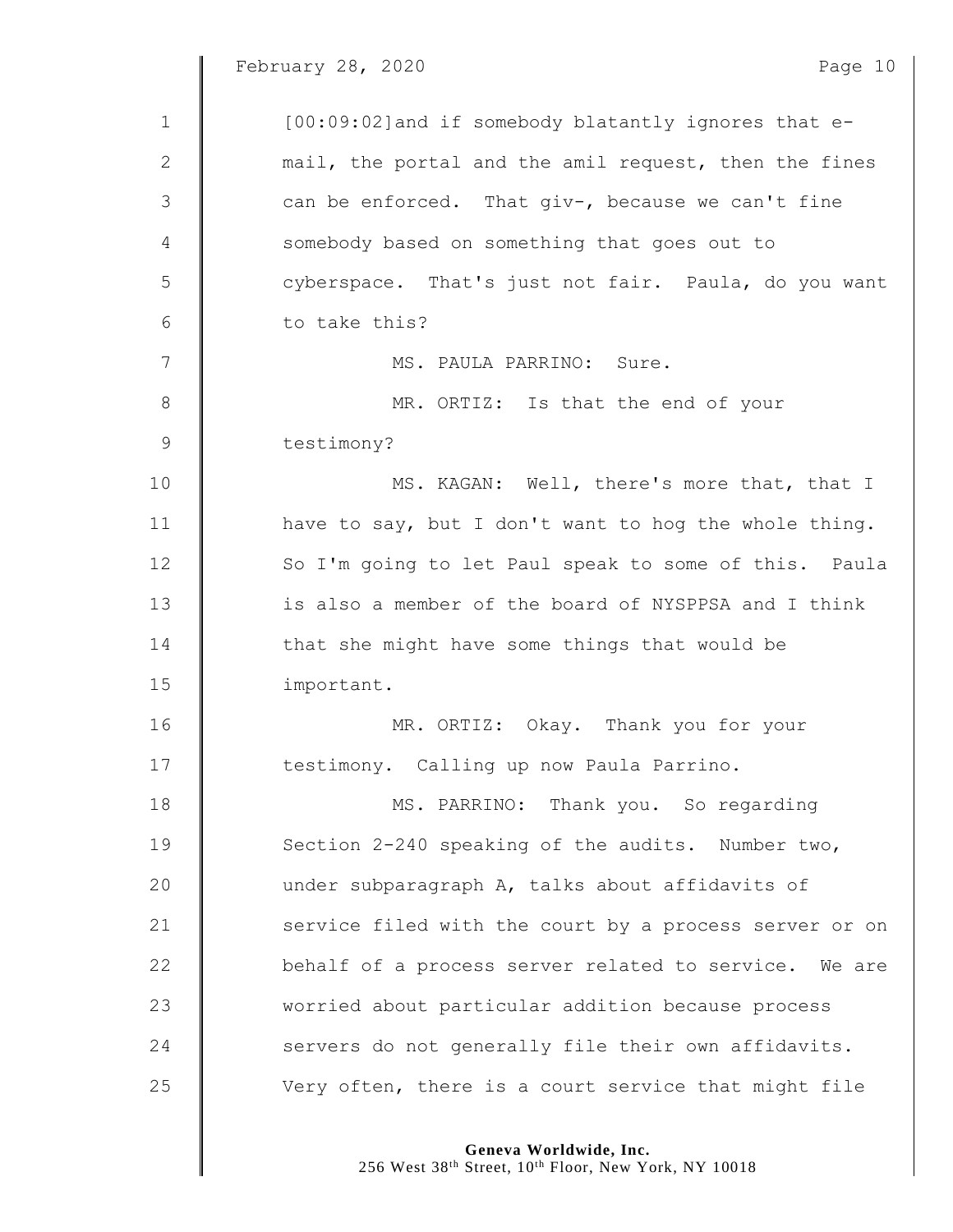| $\mathbf{1}$ | the affidavits. Now with the advent of e-filing,      |
|--------------|-------------------------------------------------------|
| 2            | there is a lot of e-filing going on that could either |
| 3            | be done by a court service agency or by the attorneys |
| 4            | who are at, at where they're staffed themselves.      |
| 5            | Further not every Affidavit of Service is required to |
| $6\,$        | be filed with the court. So our concern is, is that   |
| 7            | it would pose a great burden on servers if they       |
| 8            | weren't responsible for the actual filing of the      |
| 9            | affidavits to then all of a sudden accumulate every   |
| 10           | single Affidavit of Service that may have been filed  |
| 11           | for a case that they served. So that, that's a very   |
| 12           | large concern that we have. It's just really in a lot |
| 13           | of ways not practical.                                |
| 14           | MR. ORTIZ: Mm-hmm.                                    |
| 15           | MS. PARRINO: As far as number three, under            |
| 16           | section 2-240, the GPS records. We would just like a  |
| 17           | little bit of clarification on that because we wanted |
| 18           | to understand if what's being requested is certified  |
| 19           | records or rather a printout that the server can      |
| 20           | prepare on their own, maybe attesting to something.   |
| 21           | So, so we're trying to understand a little bit of     |
| 22           | exactly what that requirement is. Subparagraph four,  |
| 23           | traverse hearings results. Documents sufficient to    |
| 24           | identify all traverse hearings scheduled to occur     |
| 25           | whether or not held by any court including courts     |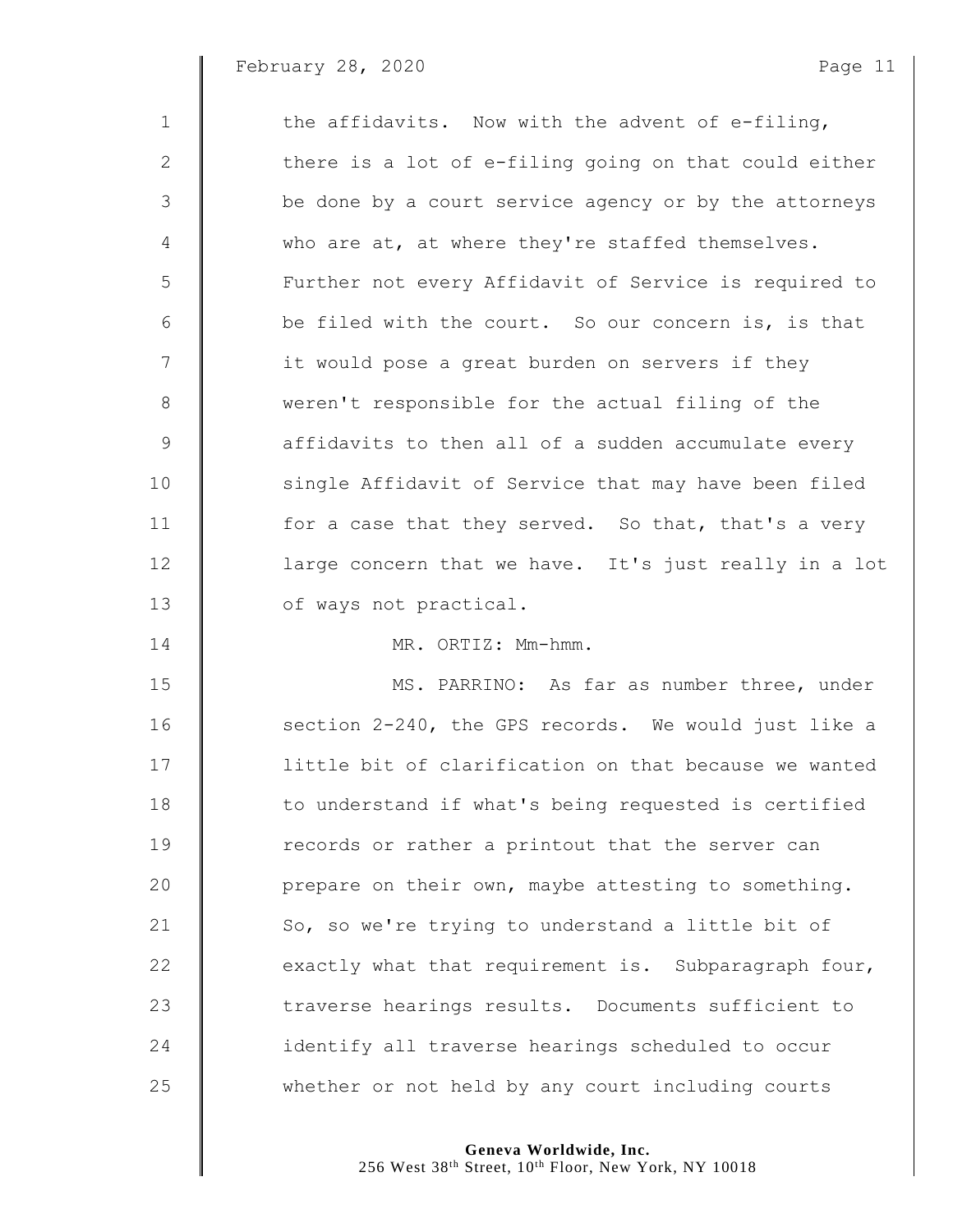February 28, 2020 **Page 12** 

| $\mathbf 1$  | outside of New York City, concerning process served or |
|--------------|--------------------------------------------------------|
| $\mathbf{2}$ | attempting to be served and any result of such         |
| 3            | hearings. Again, we're, we're asking for a little bit  |
| 4            | of clarification here. Because you know, if, if it's   |
| 5            | not the City of New York that has jurisdiction, and    |
| 6            | let's say a paper actually emanated from an out of     |
| 7            | state court, and happen to served, where, where does   |
| 8            | th- that lie? We need some kind of clarification       |
| $\mathsf 9$  | because we just want to make sure that it's clear to   |
| 10           | everyone what their obligations are and maybe further  |
| 11           | discussion once there's some clarification on that     |
| 12           | issue as well. So we suggested that the language       |
| 13           | needs to be changed concerning process served or       |
| 14           | attempted within the City of New York and New York     |
| 15           | results of such hearings. And then for 4B,             |
| 16           | description of the records. We, we wanted to talk      |
| 17           | about are they saying the City has the right to decide |
| 18           | if they want electronic or paper records? So again,    |
| 19           | just a little bit of clarification with that. Is it    |
| 20           | both types of records they want or will one or the     |
| 21           | other suffice? And then, we wanted to talk a little    |
| 22           | bit about the penalties and the fines that are being   |
| 23           | proposed. For many servers, whether or not they are    |
| 24           | independent contractors or they are employees of a     |
| 25           | service agency, the fines are, are quite high. And I   |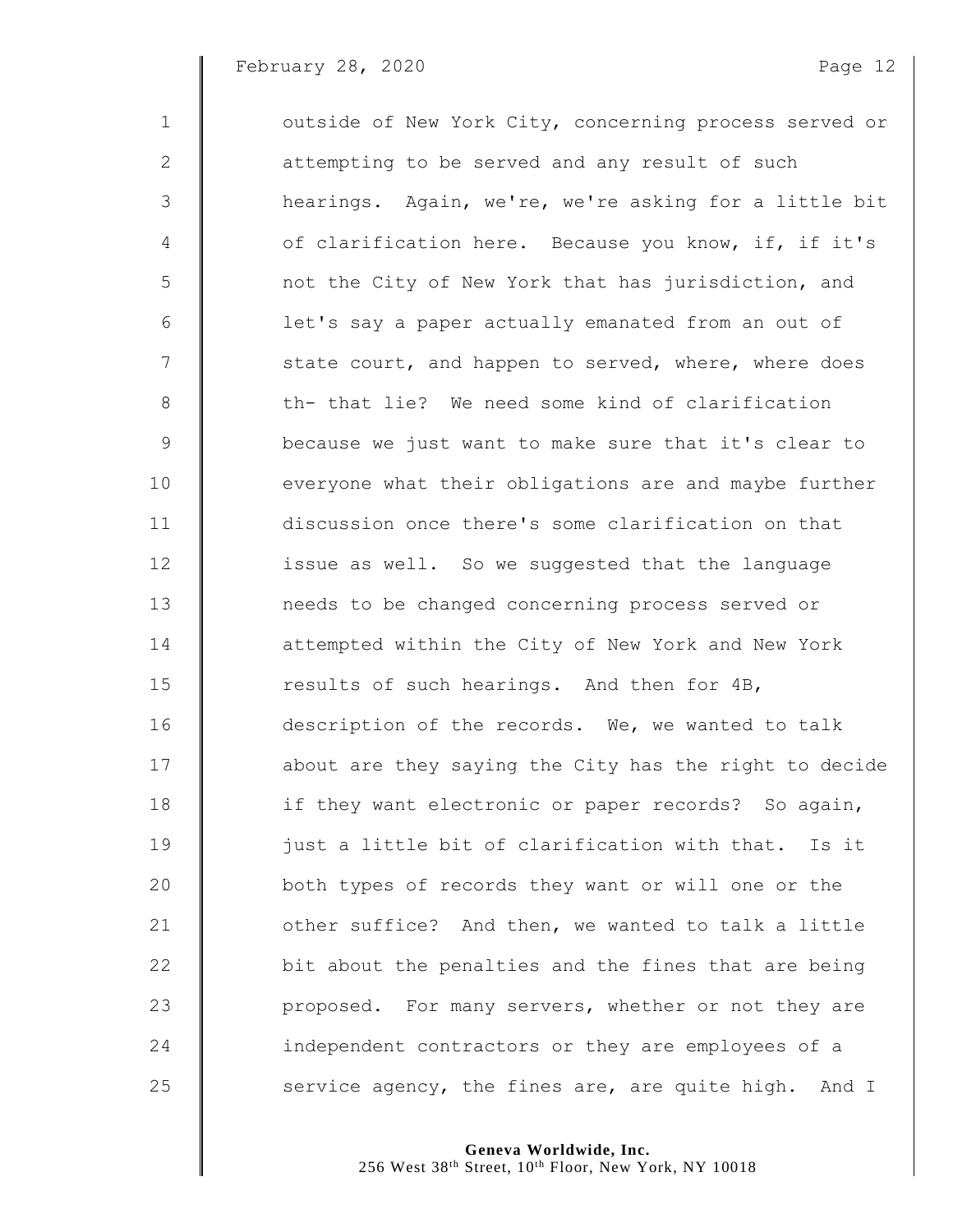| $\mathbf{1}$ | don't think the intention necessarily is for the fines |
|--------------|--------------------------------------------------------|
| $\mathbf{2}$ | to be punitive; however, with where they are now, it   |
| 3            | could really put an independent contractor out of      |
| 4            | business with just one fine because of the amount of   |
| 5            | money that's attached to said fine. And rather than,   |
| 6            | doing that, we propose a system wh-, of education,     |
| 7            | mentorship maybe, whereby if so-, if there is going to |
| 8            | be a fine, a lesser fine that's more feasible for a    |
| $\mathsf 9$  | process server, and in addition some kind of           |
| 10           | additional program or mentorship program which would   |
| 11           | allow them to understand why they're being fined and   |
| 12           | what they did wrong so that it doesn't occur again.    |
| 13           | Because many of the servers really want to do a good   |
| 14           | job and they value their position in the, in the whole |
| 15           | court process which really is the foundation for legal |
| 16           | action and as Gail mentioned, it's about due process,  |
| 17           | and the whole opportunity for a defendant to be heard  |
| 18           | in the action should they actually have a defense that |
| 19           | would be something that they would be able to present  |
| 20           | when they're notified. So to me, as an attorney, and   |
| 21           | as person involved in the process service in-          |
| 22           | industry, process service is the cornerstone of the    |
| 23           | action, and it's the underlying foundation of it. And  |
| 24           | we want to make sure that it's a strong foundation     |
| 25           | because otherwise, the case could fall apart later on. |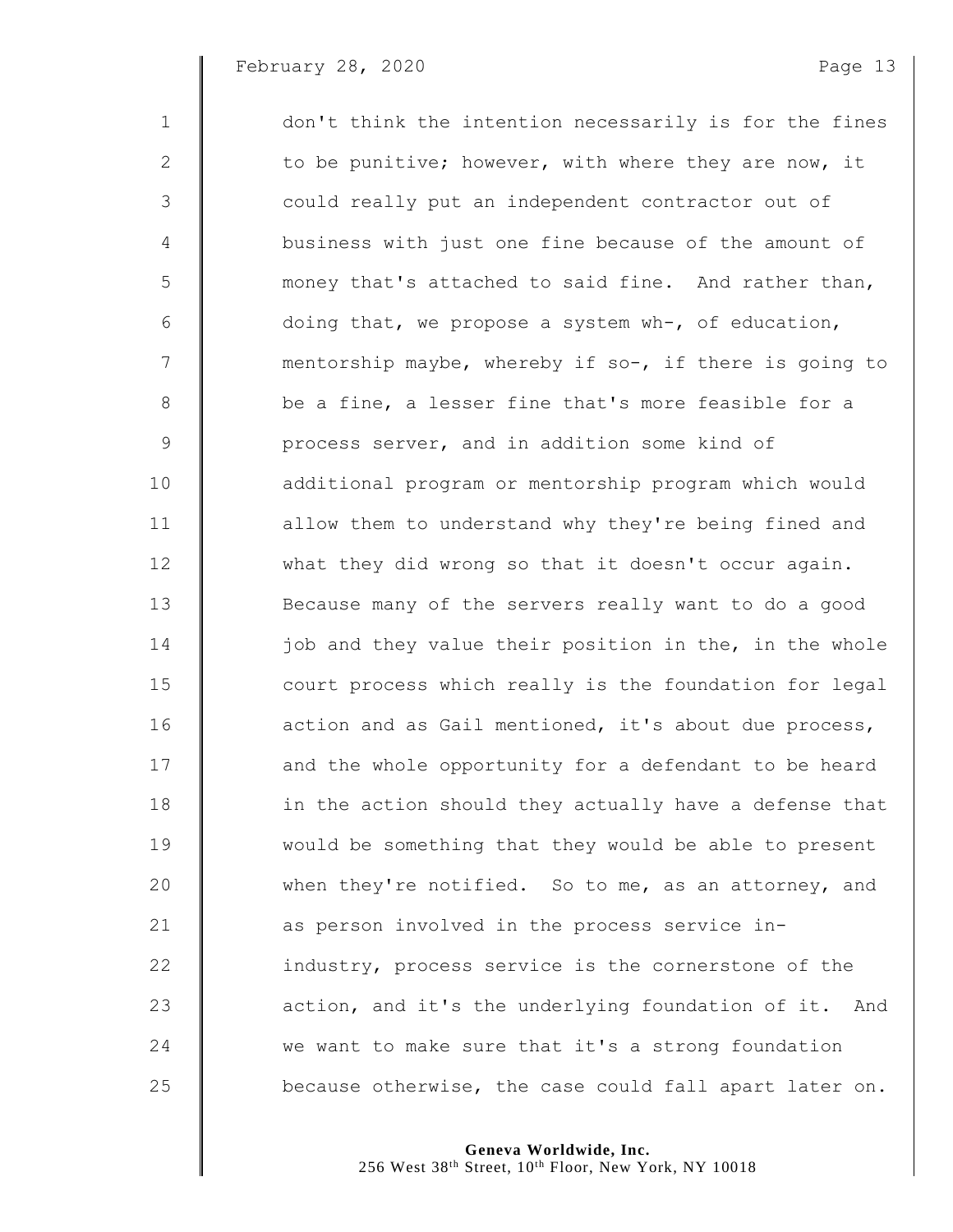February 28, 2020 **Page 14** 

1 So we want to help the servers and the service 2 | industry actually have service that could withstand 3 even the strictest of scrutiny. So that's our goal 4 | and those are our suggestions, and we hope that we can 5 | participate and we look forward to clarification so  $\parallel$  that maybe we can discuss again further. Thank you. 7 || MR. ORTIZ: Thank you for your testimony. | Seeing that no one else is present to offer testimony, I shall adjourn this hearing until individual appears 10 | to offer testimony or until 11:30 a.m. whichever comes first.